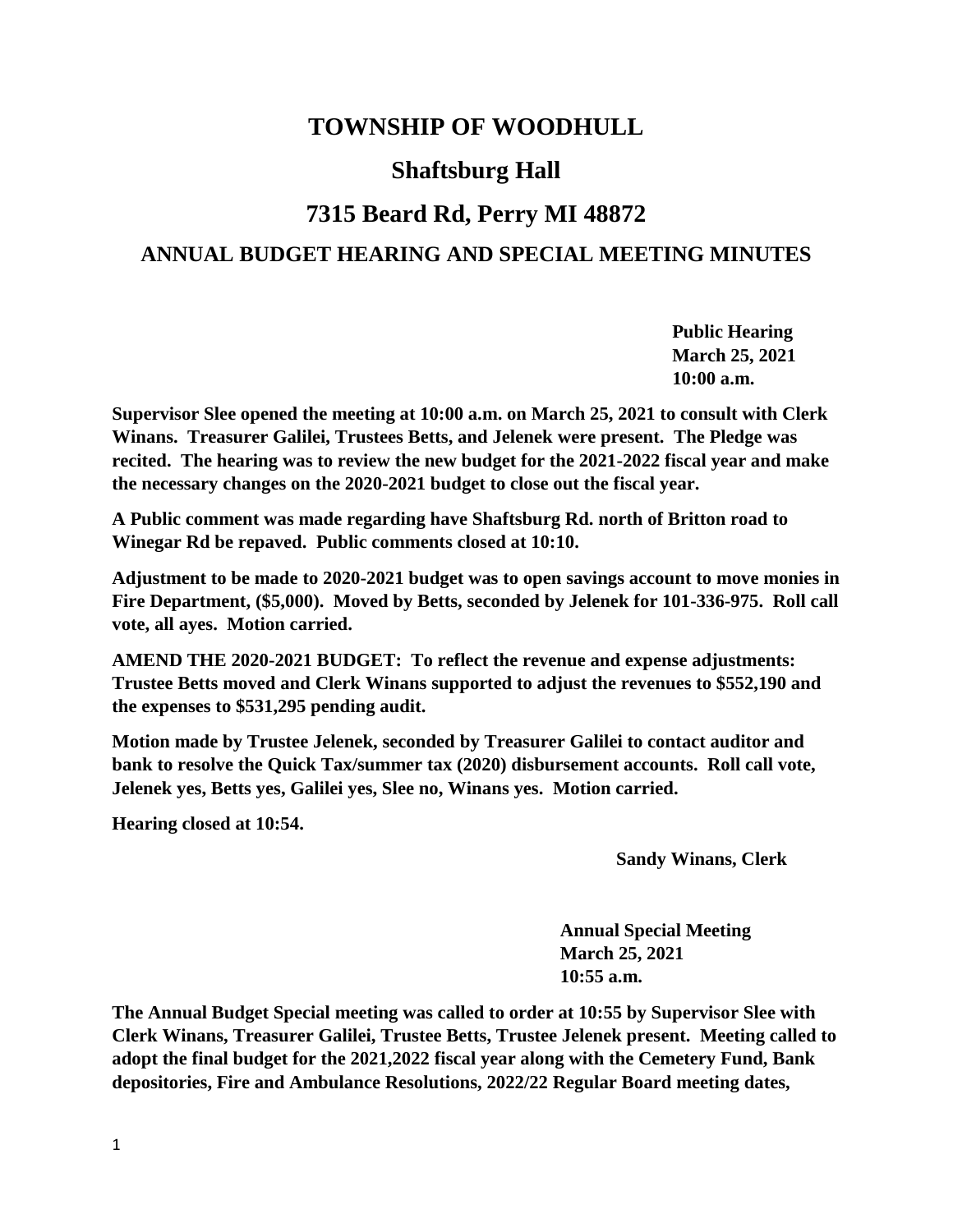**Perpetual Care Fund transfers and any budget adjustments for the 2020-2021 fiscal year, public comments.**

### **DECISION ITEMS:**

**ADOPT THE 2021-2022 General Fund Budget: Trustee Betts and Clerk Winans supported to adopt the 2021-2022 General Fund Budget with correction by Cost Center with the Clerk authorized to transfer within cost center. This is part of our Appropriation Act and can be revisited at a later date. Roll call vote taken: Jelenek yes, Slee yes (with reservations), Winans yes, Galilei yes, Betts, yes, motion carried.**

## **BANK DEPOSITIORIES:**

**Trustee Jelenek moved and supported by Supervisor Slee to continue to use the banks Horizon, PNC and Capital National with the possibility that new banks can be added. Trustee Jelenek moved and Supervisor Slee moved to support. Roll call vote: Slee yes, Winans yes, Betts yes, Galilei yes, Jelenek yes, motion carried.**

**(6-21) FIRE AUTHORITY RESOLUTION: Supervisor Slee moved and Clerk Winans seconded that we resolve to hereby amend the Woodhull Township Budget for the 2021- 2022 fiscal year with regards to the Fire Authority millage which is a special assessment revenue fund with our budget revenue anticipated to be \$134, 259 and our expense to the Fire Authority millage anticipated to be \$134,259. Roll call vote taken: Winans yes, Betts yes, Jelenek yes Galilei yes, Slee yes motion carried.**

## **(7-21) AMBULANCE FUND:**

**Trustee Jelenek moved that we resolve to hereby approve the Woodhull Township Budget for the 2021-2022 fiscal year with regards to the Ambulance Fund, which is a special assessment revenue fund, with our budget revenue anticipated to be \$122,225 and our expenses to the Ambulance Fund anticipated to be \$122,225. Motion supported by Supervisor Slee. Roll call vote taken: Petts yes, Jelenek yes, Slee yes, Galilei yes, Winans yes, motion carried.**

### **BOARD MEETINGS:**

**Clerk Winans moved and Jelenek supported to continue to meet the first Wednesday of each month at 7:00 p.m. at the Woodhull Township Hall. Roll call vote taken: Jelenek yes, Slee yes, Galilei yes, Winans yes, Betts yes, motion carried.**

### **CEMETERY FUND:**

**Clerk Winans moved and Supervisor Slee supported to resolve to adopt the Cemetery Fund for the 2021-2022 fiscal year as presented. Roll call vote taken: Slee yes, Galilei yes, Winans yes, Betts yes, Jelenek yes, motion carried.**